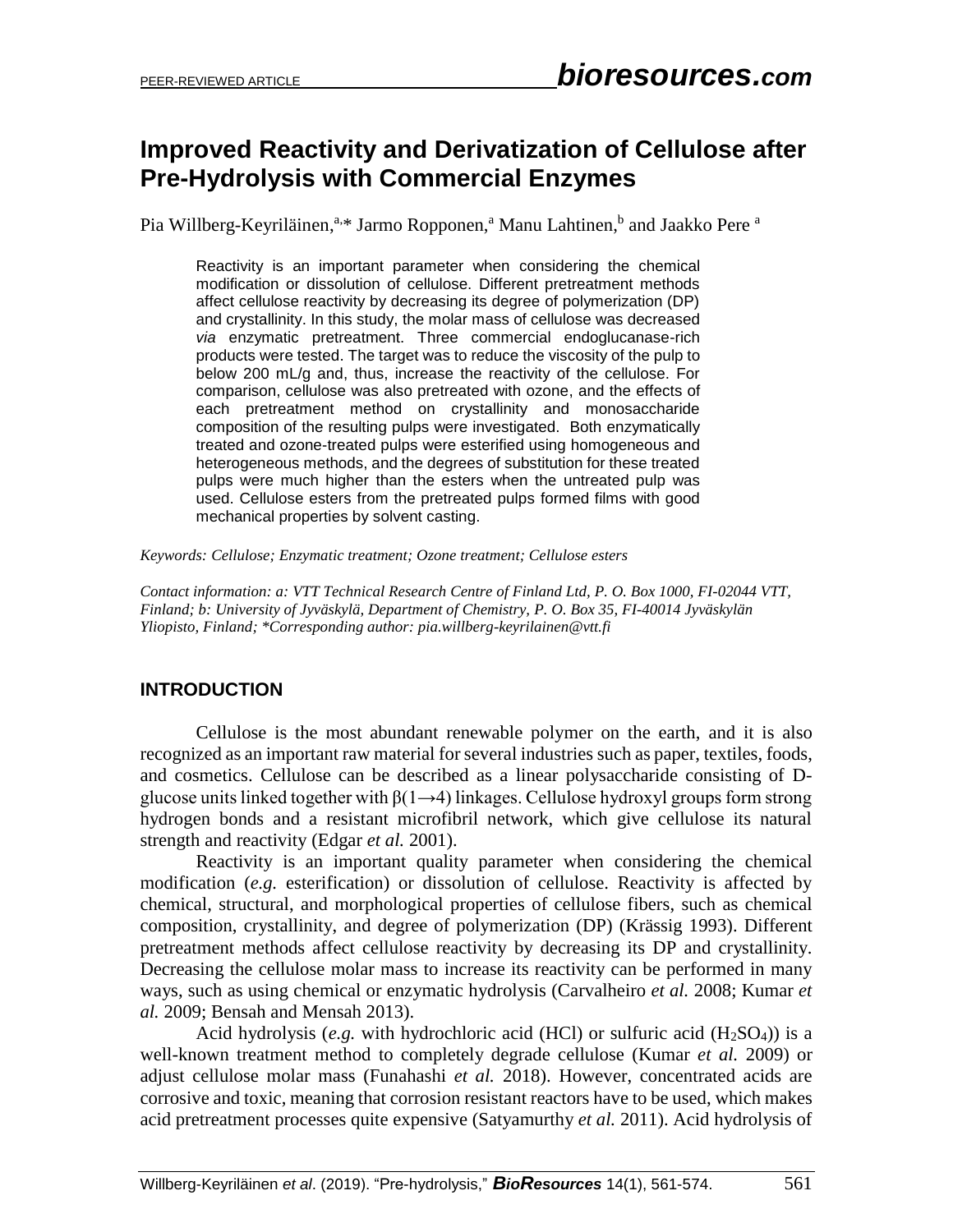cellulose is used to remove amorphous regions of cellulose and hemicelluloses while leaving lignin and the crystalline domains of cellulose intact (Bondeson *et al.* 2006; Bensah and Mensah 2013).

Some alkaline chemicals (*e.g.*, sodium hydroxide (NaOH) and potassium hydroxide (KOH)) can also be used for the pretreatment of cellulose. Alkaline treatments extract hemicelluloses and lignin from pulp and therefore increase the accessible surface area of cellulose (Bensah and Mensah 2013).

Ozone is an interesting reagent for chemical hydrolysis, since it is a powerful oxidizing agent, reacting easily with most organic materials, including lignocelluloses. Ozone reacts directly with carbohydrates, resulting in the cleavage of glycosidic linkages. Because of this, ozone is commonly used, for example, in the chemical pulping process for the adjustment of pulp viscosity. The advantages of the ozone treatment are that treatments occur at normal pressure and room temperature (Eqra *et al.* 2014; Travaini *et al.* 2016) and that ozone treatment does not leave toxic residues in the treated material (Silverstein *et al.* 2007). A drawback of ozone pretreatment is that the large amount of ozone required makes the process quite expensive (Kumar *et al.* 2009). Ozone pretreatment has been used in many applications. In the paper industry, ozone has been widely used for pulp bleaching because of its high delignification efficiency (Roncero *et al.* 2003) and in dissolving pulp production for the adjustment of pulp viscosity (Sixta 2006). Cellulose molar mass can also be decreased in a controlled manner *via* ozone pretreatment (Willberg-Keyriläinen *et al.* 2016). Ozone pretreatment has also been reported as an effective method for total enzymatic hydrolysis of agro-based residues and waste papers (Kojima and Yoon 2008; Eqra *et al.* 2014).

Enzymatic treatment is a widely used method for hydrolyzing cellulose to soluble sugars, which can be used to produce fuels and commodity chemicals (Himmel *et al.* 2007; Kumar *et al.* 2009; Humbird *et al.* 2011). Cellulases are a group of enzymes responsible for the hydrolysis of cellulose. They can be divided into three main groups: *endoglucanases (EC 3.2.1.4)*, which hydrolyze randomly accessible glycosidic bonds in, mainly, the lessordered, amorphous parts the cellulose chain; *exoglucanases (EC 3.2.1.91)*, which hydrolyze the cellulose chain from either the reducing or the non-reducing end, producing cellobiose; and *β-glucosidases (EC 3.2.1.21)*, which convert the resulting cellooligosaccharides and cellobiose units to glucose (Bhat and Bhat 1997). Besides total hydrolysis with synergistic action of the above mentioned cellulases, targeted modification of cellulose fibers (*e.g.*, in textile and pulp and paper applications) can be realized by individual cellulases exhibiting specific modes of action and liberation of limited amounts of sugars (Pere *et al.* 1995; Heikinheimo *et al.* 1998; Liu *et al.* 2000). Monocomponent cellulases are widely used within the forest industry for either enhancing a variety of process steps (*e.g.*, pulp bleaching or refining) or for improving product quality (Koivula *et al.* 2012). The finishing of textiles is another example of industrial use of cellulases for the targeted modification of cellulose (Araújo *et al.* 2008). Typically enzymatic treatment is an environmentally friendly process because of its mild conditions, *e.g*., with respect to temperature and pH. In addition, no solvents and chemical reagents are needed (Tibolla *et al.* 2014).

This research examined the use of enzymes to decrease the molar mass of hardwood pulp in a controlled manner. Three different commercial endoglucanase-rich products were tested with the target of reducing the viscosity of the pulp below 200 mL/g and, thus, increase the reactivity of the cellulose. Furthermore, enzymatic treatment was compared with ozone treatment, and it was determined if it is possible to change the ozone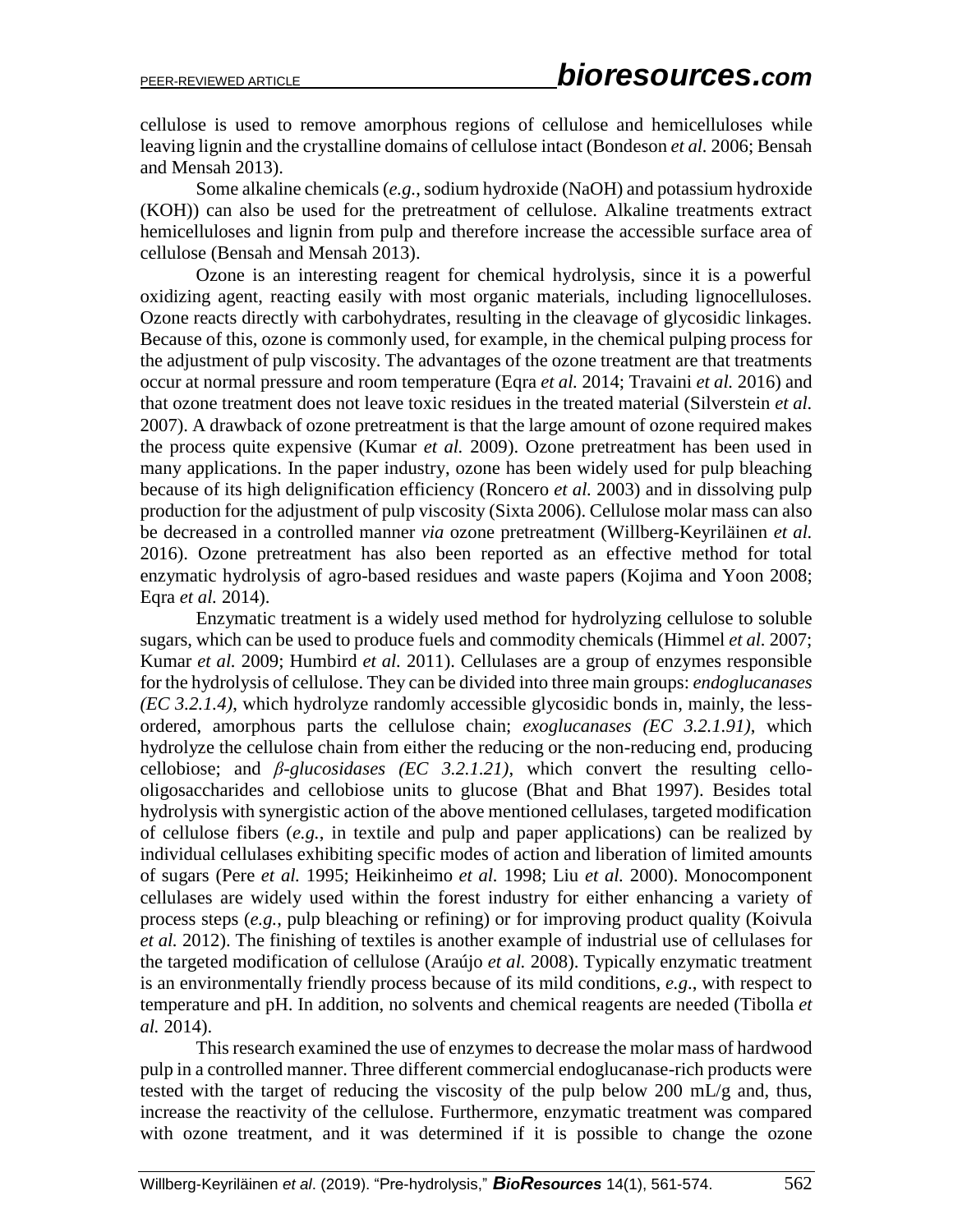pretreatment method to a more environmentally friendly method. The effect of the pretreatment method on crystallinity and monosaccharide composition of the pulps was investigated. In order to find differences in reactivity due to the different pre-treatments, homogeneous and heterogeneous esterifications were performed, and the resulting films were tested for their mechanical properties.

# **EXPERIMENTAL**

#### **Materials**

Bleached birch kraft pulp from a Finnish pulp mill (MetsäFibre, Äänekoski, Finland) was used in the experiments. The enzymes were kindly provided from commercial sources; FiberCare R from Novozymes (Bagsvaerd, Denmark), Ecopulp R from AB Enzymes (Rajamäki, Finland), and Maximyze 2535 from Buckman (Memphis, TN, USA). Cellulase activity of the enzyme preparations was analyzed using hydroxyethyl cellulose (HEC) as the substrate, according to Ghose (1987). Protein content of the enzymes was analyzed by the Bio-Rad analysis kit using the Lowry method (Lowry *et al*. 1951). The values of cellulase activity and protein concentration are summarized in Table 1. All other reagents and solvents were purchased from Sigma-Aldrich (Helsinki, Finland) in the highest purity grade available and were used as received.

| Table 1. The Values of Cellulase Activity and Protein Concentration |  |  |  |  |
|---------------------------------------------------------------------|--|--|--|--|
|---------------------------------------------------------------------|--|--|--|--|

| Enzyme        | Cellulase Activity (nkat/mL) | Protein (mg/mL) |
|---------------|------------------------------|-----------------|
| FiberCare R   | 2800                         |                 |
| Maximyze 2535 | 300                          |                 |
| Ecopulp R     | 7700                         |                 |

# **Methods**

#### *Enzymatic treatment*

The enzymatic treatments of the pulps were performed in a Farinograph reactor (Brabender GmbH, Duisburg, Germany). In order to adjust the desired pulp consistency (25%) while also obtaining a homogeneous distribution of the enzyme, the enzyme was first diluted into a small aliquot of 0.1 M sodium acetate buffer (pH 5) and then sprayed onto the pulp. The enzymes were dosed as mg protein/g oven dry pulp and the dosages are shown in Table 2. The enzymatic treatments were performed at a consistency of 25%, at 50 °C for 2 h using a mixing speed of 60 rpm. After the enzymatic treatment, the samples were boiled for 15 min to inactivate the enzyme. The treated pulps were filtered and washed thoroughly with an excess of distilled water and stored at 4 °C before use. The enzymatic hydrolysis was monitored by analyzing the liberation of soluble sugars in the filtrate. Total reducing sugars were determined using the dinitrosalicylic acid (DNS) method as described by Bernfeld (1955).

# *Ozone treatment*

The cellulose pulp was treated with ozone according to a previously reported method by Willberg-Keyriläinen *et al.* (2016). Ozone treatment of the pulp was carried out at 25 °C using 12 wt.% cellulose consistency and ozone flow of 190 mg/min. Thus ozone consumption was 35 mg/g of pulp.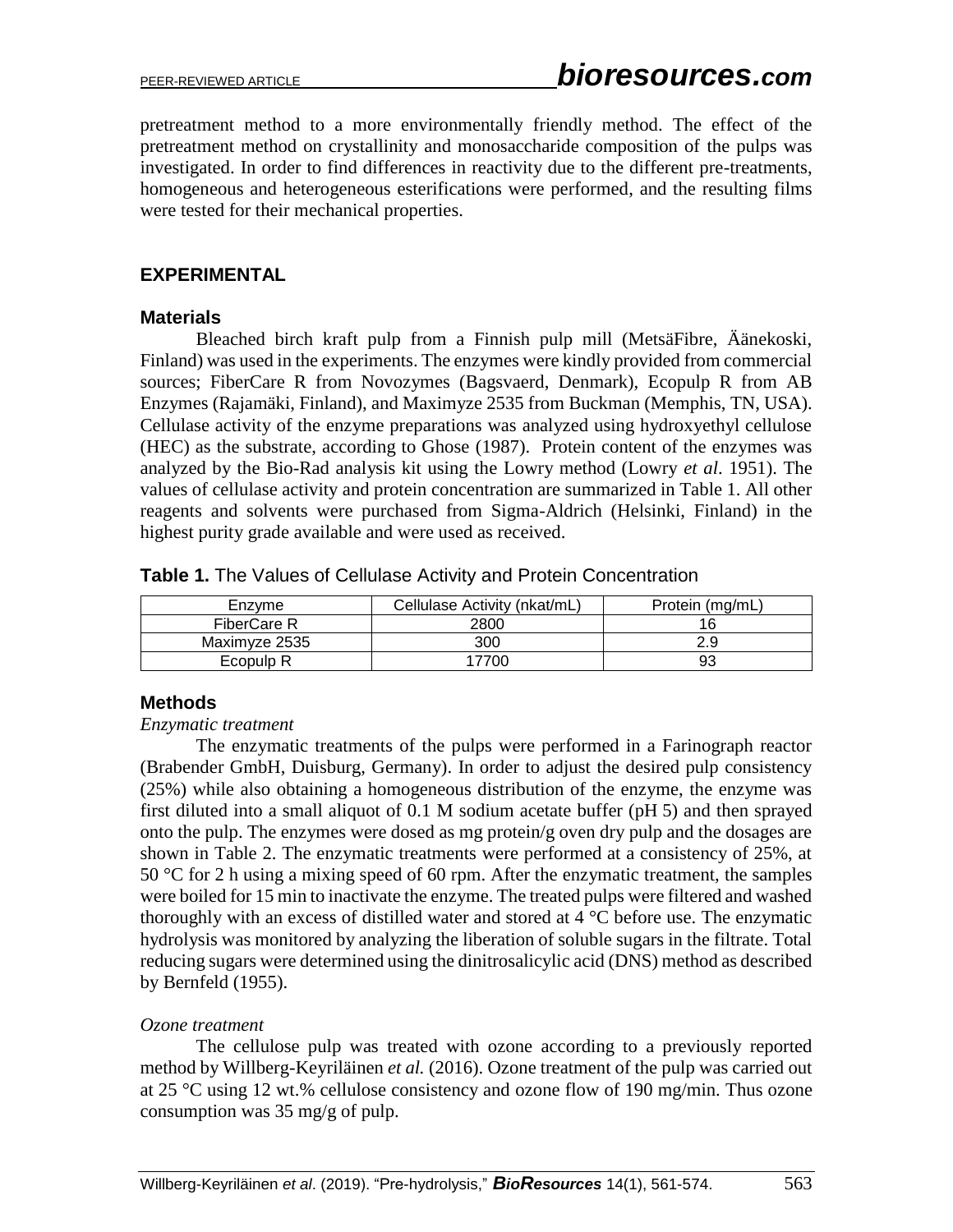# *Intrinsic viscosity of the pulp*

The intrinsic viscosity of the pulps was determined by the standard ISO 5351-1 (1981) using cupriethylenediamine (CED) solution as the solvent. The efflux time of the pulp sample was determined with a viscometer (PSL Rheotek RPV-1, Granger, IN, USA). The measurement program of the viscometer automatically produces the intrinsic viscosity value of the sample.

# *Size exclusion chromatography (SEC)*

The relative molar masses of the pulp samples were determined by size exclusion chromatography (SEC) in 0.8 % LiCl/DMAc eluent with MiniMix columns and a Waters 2414 Refractive Index Detector (Waters, Milford, MA, USA). The molar mass distributions and average molar masses  $(M_n, M_w)$  were calculated against Pullulan Standards (6100 to 1,600,000 g/mol).

# *Chemical composition of the pulp*

Both before and after the treatments the pulps were analyzed for chemical composition. For analysis the pulps were air dried and ground using a Wiley mill (Thomas Scientific, Swedesboro, NJ, USA). To determine the carbohydrate composition, the samples were hydrolyzed with sulphuric acid, and the resulting monosaccharides were determined by HPAEC with pulse amperometric detection (Dionex ICS 3000A equipped with CarboPac PA1 column) according to NREL methods (Hausalo 1995; Sluiter *et al*. 2008). Carbohydrates were calculated in their anhydroform with correction factors of 0.9 for hexoses and 0.88 for pentoses.

# *X-ray powder diffraction (XRD)*

X-ray powder diffraction (XRD) data of the samples were recorded with a Philips X'Pert MPD diffractometer (Philips Research Laboratories, Eindhoven, Netherlands) equipped with a primary beam and a curved graphite monochromator Cu Kα1 radiation  $(1.5406 \text{ Å}; 40 \text{ kV}, 50 \text{ mA})$ . A proportional counter detector, PW3011/10, was used to collect the data in a  $2\theta$  range of  $5^{\circ}$  to  $40^{\circ}$  with a step size of 0.02°.

Peak deconvolution analyses were made with PANalytical HighScore Plus (4.7) program (Degen *et al.* 2014). The same baseline function and identical peak profile settings were used for all XRD patterns. Peaks were fitted with pseudo-Voigt function with fixed shape parameter ( $\eta = 0.6$ , defining mixing ratio of Gaussian and Lorentzian fraction in pVfunction). Due to the high correlation of peak profiles, additional asymmetry functions for each peak profile was not used and peak profile base widths were limited to be 20xFWHM (full-width at half maximum) for each peak.

Crystallinity indices were calculated by dividing the afforded peak area corresponding to crystalline pulp by the overall area of the pattern. Crystalline area was determined by overall area subtracted by amorphous content which is indicated by the peak area of the broad peak at  $\sim 20.2^{\circ}$  2 $\theta$ . Crystal size estimations were made by the Scherrer equation using the FWHM value of the most isolated peak profile at 22.2° 2*θ* (Langford and Wilson 1978).

# *Preparation of cellulose palmitate using the homogeneous method*

Homogenous esterification of the cellulose was performed using the method presented by Willberg-Keyriläinen *et al.* (2016, 2017). First the cellulose was dissolved in 5% LiCl/DMAc solution and then esterified with palmitoyl chloride (3 or 6 equivalents to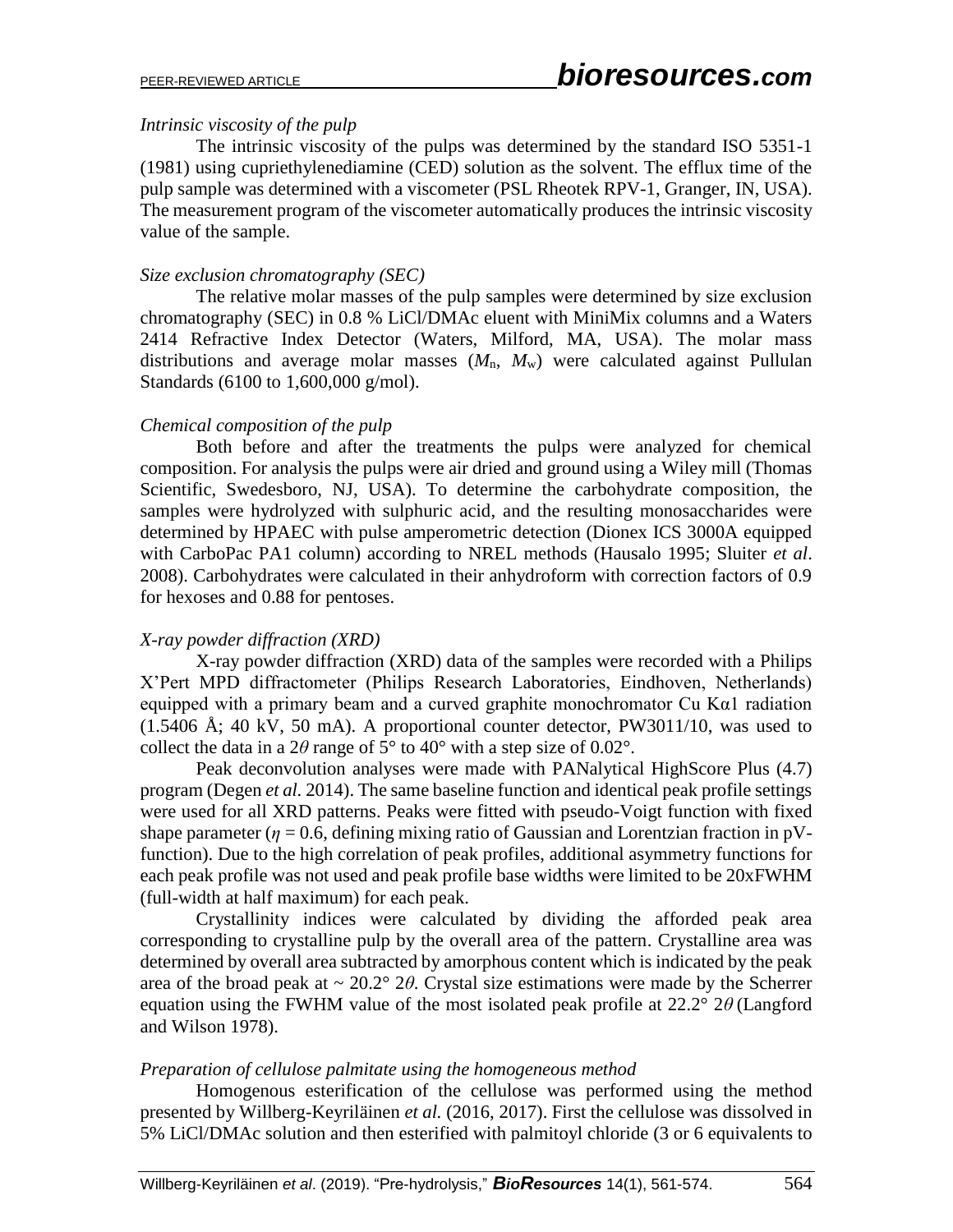each cellulose AGU (anhydroglucose unit)), using pyridine as catalyst. The reaction was carried out at 80 °C for 16 h. The cellulose palmitate was precipitated with ethanol, filtered, and washed with ethanol and acetone.

#### *Preparation of cellulose palmitate using the heterogeneous method*

Heterogeneous esterification of the cellulose was also performed using the method presented by Willberg-Keyriläinen *et al.* (2016). Cellulose and palmitoyl chloride (3 or 6 equivalents to each cellulose AGU) were mixed with an excess of pyridine. The reaction was carried out at 100 °C for 5 h. The cellulose palmitate was then precipitated with ethanol, filtered, and washed with ethanol and acetone.

#### *Nuclear magnetic resonance (NMR)*

The prepared cellulose palmitates were characterized using solid state <sup>13</sup>C CP/MAS NMR spectroscopy (ssNMR) with an Agilent 600 MHz NMR spectrometer (Agilent Technologies, Palo Alto, CA, USA). A 3.2 mm triple resonance magic angle spinning (MAS) probe head was used operating in double resonance mode. For all palmitate esters, 5000 scans were accumulated using 10 s recycle time, 3 ms contact time, and an MAS rate of 10 kHz. All ssNMR experiments were carried out at room temperature.

#### *Film formation*

Films were prepared from the purified cellulose palmitates by solvent-casting without an external plasticizer. First, the prepared cellulose palmitates (0.3 g) were dissolved in chloroform (10 mL). The solutions were cast into a Petri dish (diameter 50 mm), and cellulose palmitate films were obtained by evaporating the solvent in air at room temperature.

# *Mechanical properties*

Mechanical properties (elastic modulus, tensile strength, and elongation) of the cellulose palmitate films were determined by using an Instron 4505 Universal Testing machine (Instron, Buckinghamshire, UK) at 25 °C and 50% relative humidity. A 10 kN load cell and a 5 mm/min cross-head speed were used. Five replicate films strips (3 mm x 50 mm) with an average thickness of 60 µm were analyzed.

# **RESULTS AND DISCUSSION**

# **Enzymatic Treatment**

Three different commercial endoglucanase-rich enzyme preparations were examined as pre-treatments for the subsequent chemical modifications. A summary of the enzymatic treatment results is shown in Table 2. All of the enzyme products decreased cellulose viscosity and molar mass to about half of the original values using only the lowest dosage  $(0.25 \text{ mg/g})$  (Fig. 1). The molar mass of the starting cellulose was 926 kDa. When the FibreCare R and Maximyze 2535 enzyme dosages were increased to 0.5 mg/g and to 1 mg/g, no significant effect on molar mass was observed. However, when Ecopulp R was used, the cellulose molar mass decreased to 233 kDa and 162 kDa with 0.5 mg/g and 1 mg/g enzyme dosages, respectively. At the same time the viscosity of the pulps decreased with the same ratio from initial value of 940 mL/g to 270 mL/g. The differences between the tested preparations were probably due to endoglucanases originating from different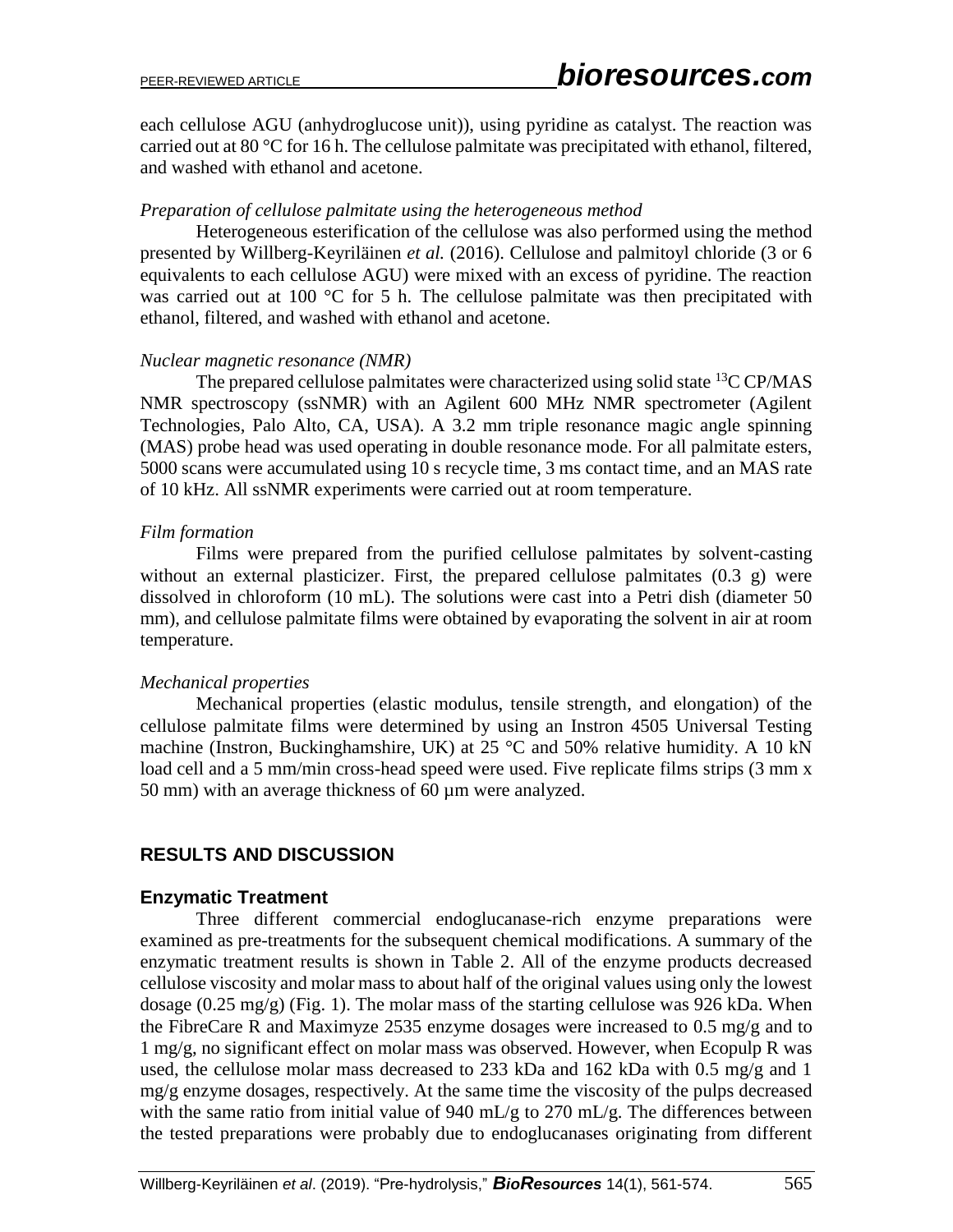microbial species and, hence, having divergent structures and properties. Additionally, the enzyme preparations may have included small amounts of background activities affecting hydrolysis. Since these enzymes are commercial, detailed public product information is not available.

The results obtained in this work were consistent with the earlier findings. Henriksson *et al.* (2005) have used Novozyme 476 and found that the molar mass of cellulose pulp (softwood sulphite pulp) decreased from 420 kDa to 280 kDa when the enzyme load was 50 ECU/g dry pulp. When they increased the enzyme load tenfold (500 ECU/g), the molar mass was not further decreased. Duan *et al.* (2015) have studied the effect of enzymatic treatment on pulp viscosity. They reported that viscosity of hardwood dissolving pulp decreased from 615 mL/g to 470 mL/g, when 0.5 mg/g enzyme dosage and 2 h incubation time were used. Ibarra *et al.* (2010) also studied the effect of endoglucanases on the viscosity and the molar mass of softwood dissolving pulp. They concluded that viscosity decreased during one hour from 550 mL/g to 400 mL/g when the enzyme load was 30 ECU/g. At the same time, the molar mass decreased from 560 kDa to 350 kDa.

| Entry                          | Enzyme                       | Dosage<br>(mg/g) | <b>Liberated Sugars</b><br>(DNS) (% of pulp)* | Viscosity (mL/g)** |  |
|--------------------------------|------------------------------|------------------|-----------------------------------------------|--------------------|--|
| Untreated                      |                              |                  |                                               | 940                |  |
|                                | <b>FibreCare R</b>           | 0.25             | 1.1                                           | 430                |  |
| $\overline{2}$                 | <b>FibreCare R</b>           | 0.5              | 1.3                                           | 410                |  |
| 3                              | FibreCare R                  |                  | 1.6                                           | 390                |  |
| 4                              | Maximyze 2535                | 0.25             | 0.9                                           | 460                |  |
| 5                              | Maximyze 2535                | 0.5              | 1.1                                           | 450                |  |
| 6                              | Maximyze 2535                |                  | 1.4                                           | 420                |  |
|                                | Ecopulp <sub>R</sub>         | 0.25             | 0.7                                           | 440                |  |
| 8                              | Ecopulp <sub>R</sub>         | 0.5              | 2.3                                           | 280                |  |
| 9                              | Ecopulp <sub>R</sub>         |                  | 3.3                                           | 270                |  |
|                                | * Error marginal $\pm$ 0.1 % |                  |                                               |                    |  |
| ** Error marginal $\pm$ 5 mL/g |                              |                  |                                               |                    |  |

**Table 2.** Summary of the Enzymatic Pretreatments



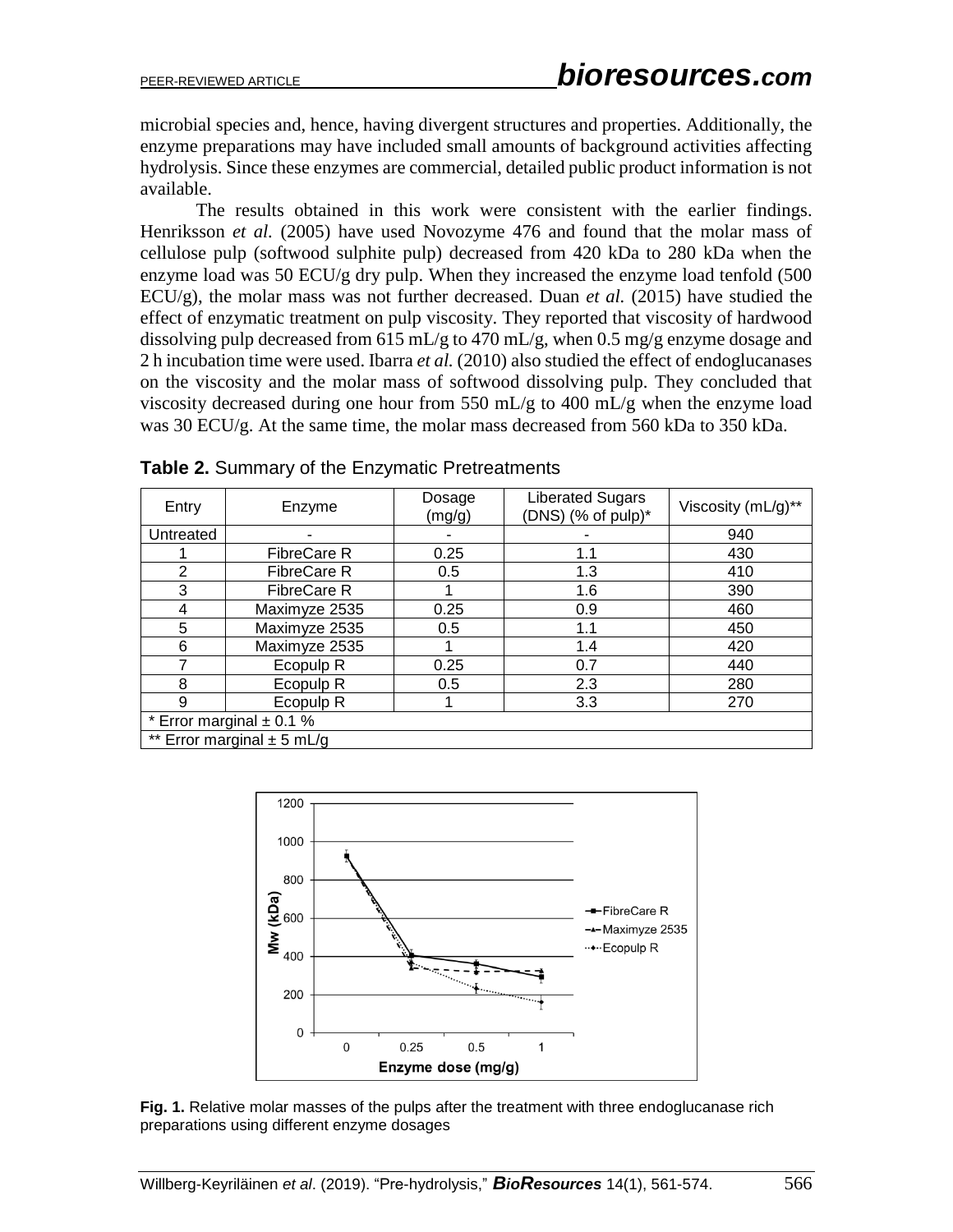# **Ozone Treatment**

Ozone treatment was performed to create reference pulps for the enzymatic treatments, and the effects of the treatment on molecular mass, viscosity, monosaccharide composition, and crystallinity of the pulps were investigated. The molecular mass of the starting cellulose pulp before the ozone treatment was 926 kDa and, after the ozone treatment, 115 kDa. The viscosity of the ozone treated pulp decreased from the initial value of 940 mL/g to 210 mL/g. Hence, the drop in the molecular mass and viscosity of the pulp was comparable with those of Ecopulp R at the dosage of  $1 \text{ mg/g}$ .

# **Monosaccharide Composition**

Monosaccharide composition was determined for the untreated pulp, the enzymatically treated pulp (entry 9), and the ozone treated pulp. The results are shown in Table 3. The original pulp contained 26% xylan in addition to cellulose. After the enzymatic treatment, the xylan content remained unchanged, but it was reduced to 20.5% by the ozone treatment. The enzymatic treatment was very specific in hydrolyzing only cellulose and decreasing cellulose content from 67.6% to 64.4%. The amount of liberated reducing sugars (3.3% of the original dry weight) corresponded well with the drop in glucose content. On the contrary, the ozone treatment was not specific and affected the relative concentrations of both cellulose and xylan after the treatment as compared with the original pulp. These observations are well in line with earlier reports by Sun and Cheng (2002).

| Composition                                                                            | Untreated Pulp | Enzymatically<br><b>Treated Pulp</b> | Ozone<br><b>Treated Pulp</b> |  |  |
|----------------------------------------------------------------------------------------|----------------|--------------------------------------|------------------------------|--|--|
| Glucose                                                                                | $75.1 \pm 1.1$ | $71.6 \pm 1.2$                       | $80.3 \pm 0.9$               |  |  |
| Xylose                                                                                 | $29.4 \pm 0.4$ | $29.7 \pm 0.4$                       | $23.3 \pm 0.4$               |  |  |
| Mannose                                                                                | < 0.1          | < 0.1                                | < 0.1                        |  |  |
| Arabinose                                                                              | < 0.1          | < 0.1                                | < 0.1                        |  |  |
| Galactose                                                                              | < 0.1          | < 0.1                                | < 0.1                        |  |  |
| Fructose                                                                               | < 0.1          | < 0.1                                | < 0.1                        |  |  |
| Rhamnose                                                                               | < 0.1          | < 0.1                                | < 0.1                        |  |  |
| Monosaccharides total                                                                  | 105            | 102                                  | 103                          |  |  |
| Polysaccharides*                                                                       | 94             | 91                                   | 94                           |  |  |
| *Anhydrous correction factor 0.9 for glucose to cellulose and 0.88 for xylose to xylan |                |                                      |                              |  |  |

**Table 3.** Carbohydrate Composition of the Untreated, Enzymatically Treated, and Ozone Treated Pulps (expressed as mg monosaccharide/100mg dry pulp)

# **Crystallinity of Pulps**

Crystallinity affects the reactivity of cellulose to chemical modification as well as other properties, such as strength. It has been earlier reported (Park *et al.* 2010; Bernardinelli *et al.* 2015) that crystallinities can vary depending on measurement methods. Therefore, to see the influence of the enzymatic and ozone treatments on cellulose crystallinity, and thus its reactivity, cellulose crystallinities were measured both by powder XRD using the deconvolution method as well as by solid state NMR (ssNMR). The results are shown in Table 4.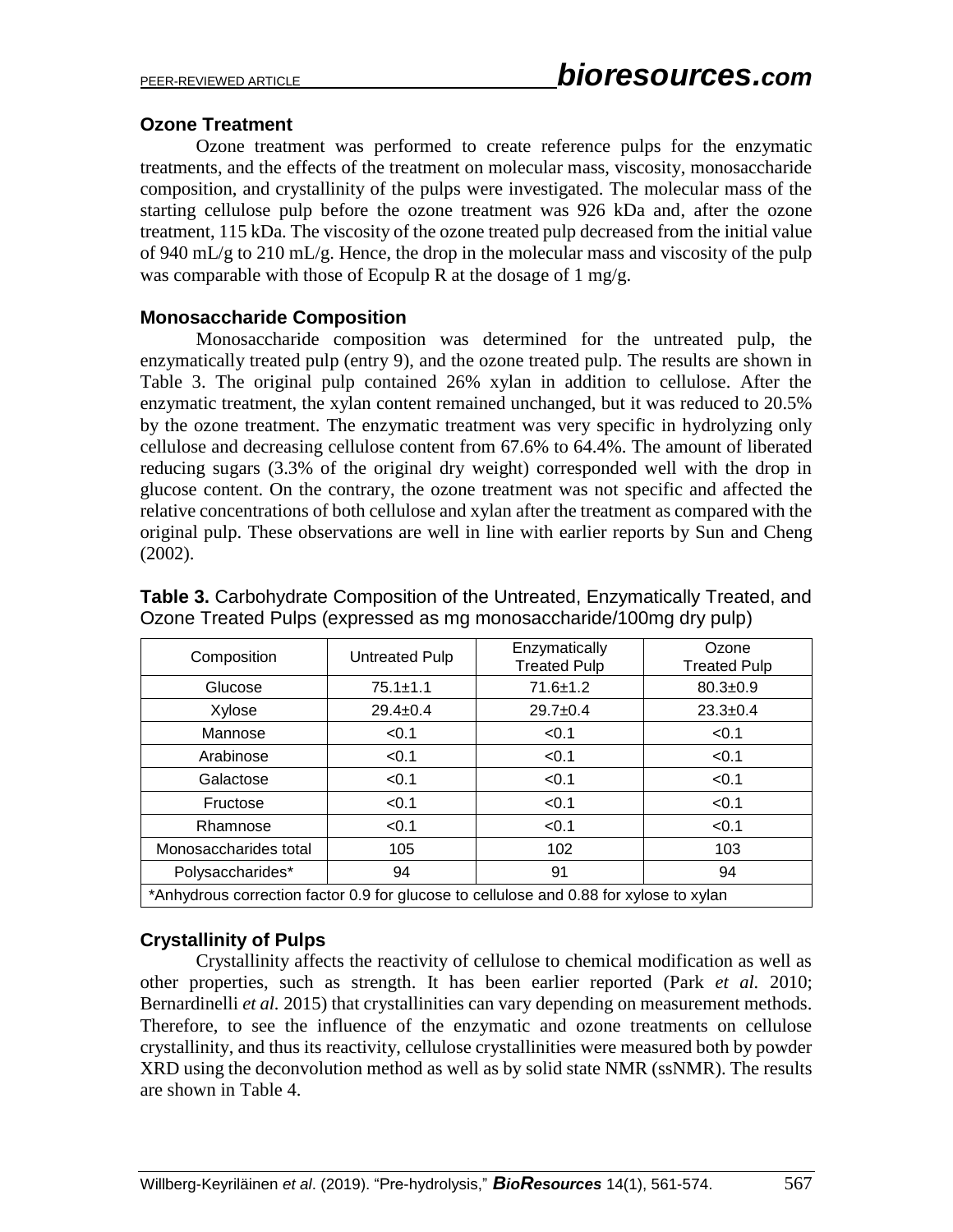| Pulp                                                    | XRD.<br>Deconvolution Method* | ssNMR<br>Method* | Crystal Size (nm)** |  |  |  |
|---------------------------------------------------------|-------------------------------|------------------|---------------------|--|--|--|
| Untreated                                               | 82.0                          | 56.2             | 3.9                 |  |  |  |
| Enzymatic Treatment (entry 9)                           | 82.7                          | 56.8             | 3.9                 |  |  |  |
| 4.2<br>Ozone Treatment<br>81.7<br>56.4                  |                               |                  |                     |  |  |  |
| *Error marginal $\pm$ 2%                                |                               |                  |                     |  |  |  |
| ** According to XRD method, Error marginal $\pm$ 0.2 nm |                               |                  |                     |  |  |  |

|  |  |  |  | <b>Table 4.</b> Crystallinity Index (%) of Pulps and Estimated Crystal Sizes |  |
|--|--|--|--|------------------------------------------------------------------------------|--|
|--|--|--|--|------------------------------------------------------------------------------|--|

According to the powder XRD analysis, using the deconvolution method, the crystallinity index was about 82% for all pulps and no significant differences between pretreatment methods were found. This is in line with earlier results published by Willberg-Keyriläinen *et al.* (2016) and Puri (1984), in which the ozone treatment had no effect on crystallinity. Enzymatic hydrolysis with endoglucanases has been found to more selectively degrade the amorphous, rather than crystalline, regions of cellulose and, thus increase cellulose crystallinity (Cao and Tan 2002; Engström *et al.* 2006). However according to the powder XRD results (Table 4), this increase was minimal. The average size of crystallites was calculated using XRD analysis. The estimated crystal size was 3.9 nm to 4.2 nm for all pulps.

To confirm this observation, the crystallinities were also measured using the ssNMR C4 peak separation method (Park *et al.* 2010). In the ssNMR spectra, the peak at 85 ppm was assigned to the C4 carbon in the crystallized part of cellulose and the peak at 79 ppm was assigned to the C4 carbon of the amorphous part of the cellulose. The crystallinity degree of cellulose can be calculated by dividing the area of cellulose crystalline part by the total area assigned to the C4 carbon peak. Based on the ssNMR results (Table 4), ozone and enzymatic treatments did not change the crystallinity of the pulp and the crystallinity index was 56% for all pulps. It is known (He *et al.* 2008; Park *et al.* 2010) that crystallinity indices calculated by using ssNMR method show lower values than those calculated by XRD analysis. This is because the peaks in XRD are often quite broad and vary considerably in their width. When ssNMR is used, contributions from both amorphous and crystalline cellulose to the whole NMR spectrum is considered to provide a more accurate measurement (Park *et al.* 2010).

#### **Esterification of Pulps**

The reactivity of untreated and treated pulps was evaluated using both homogeneous and heterogeneous esterification reactions. Because no differences in the crystallinities were found between the different pulps, the molar mass of the pulp seems to have the largest influence on its reactivity.

The degree of substitution (DS) of the cellulose palmitates was analyzed using ssNMR spectroscopy by comparing the cellulose palmitates' carbonyl carbon (173 ppm) integrals with the cellulose C1 signal (105 ppm) integral. According to the ssNMR, the DS values of prepared cellulose palmitates (using homogeneous method) ranged from 0.3 to 1.2 while those prepared using heterogeneous method ranged from 0.5 to 1.3. The results are tabulated in Table 5.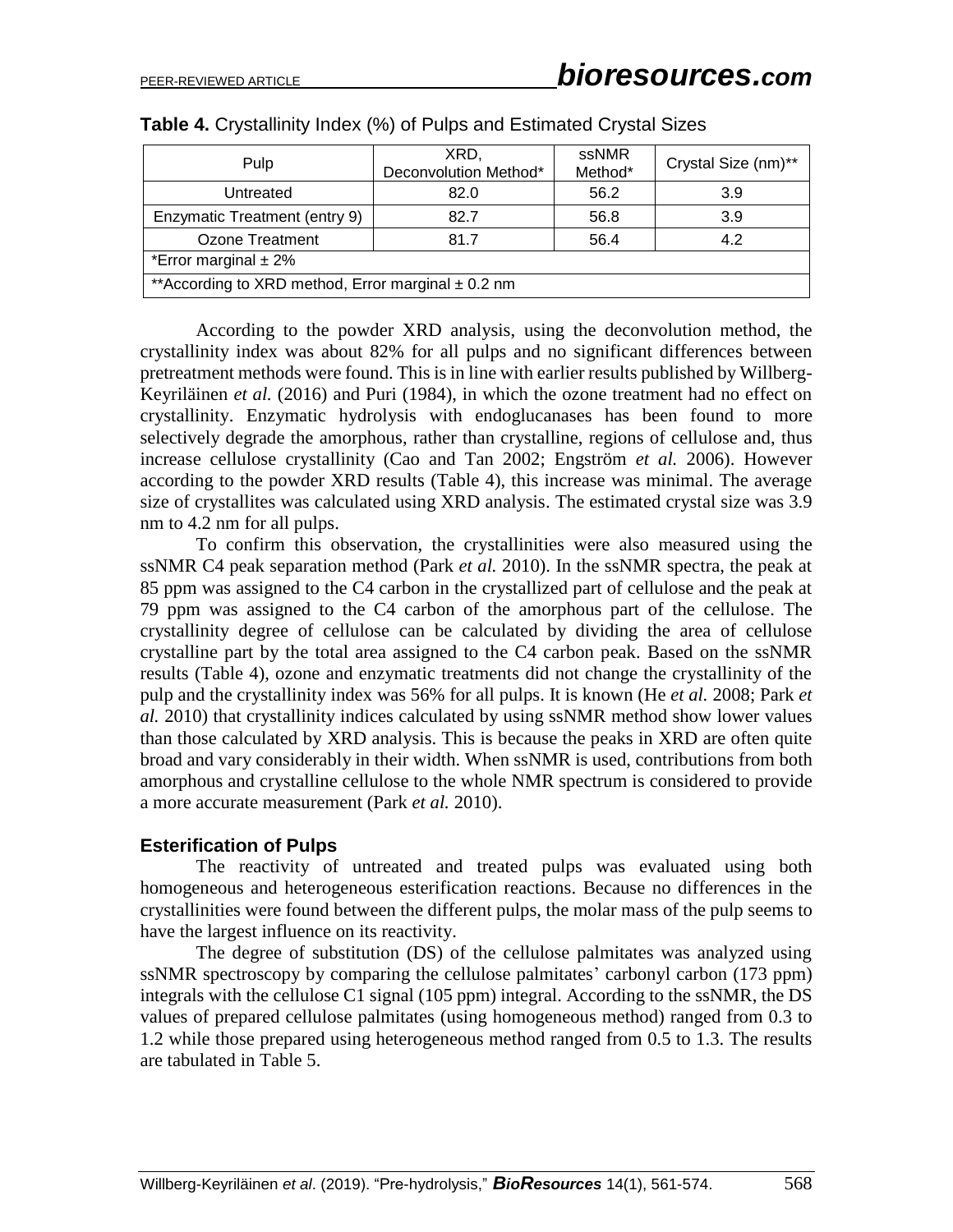| Pulp                                                     | Mw<br>(kDa) | Amount <sup>*</sup><br>(molar ratio) | DS,**<br>Homogeneous<br>Esterification | DS,**<br>Heterogeneous<br>Esterification |  |
|----------------------------------------------------------|-------------|--------------------------------------|----------------------------------------|------------------------------------------|--|
| Untreated                                                | 926         | 3:1                                  | 0.3                                    | 0.5                                      |  |
| Untreated                                                | 926         | 6:1                                  | 0.6                                    | 0.6                                      |  |
| Enzymatic treatment (entry 9)                            | 162         | 3:1                                  | 0.9                                    | 0.9                                      |  |
| Enzymatic treatment (entry 9)                            | 162         | 6:1                                  | 1.2                                    | 1.0                                      |  |
| Ozone treatment                                          | 115         | 3:1                                  | 0.9                                    | 1.1                                      |  |
| Ozone treatment                                          | 115         | 6:1                                  | 1.2                                    | 1.3                                      |  |
| * Molar ratio of palmitoyl chloride vs AGU               |             |                                      |                                        |                                          |  |
| ** According to $13C$ ssNMR, error marginal DS $\pm$ 0.1 |             |                                      |                                        |                                          |  |

**Table 5.** Parameters for the Cellulose Palmitate Esters

Based on the DS values of the synthesized cellulose palmitates, it was observed that the molar mass of the starting cellulose had a clear effect on the end products' degree of substitution; DS values increased when molar masses decreased. When untreated pulp with a molar mass 926 kDa was used as a starting material in homogeneous esterifications, the DS was only 0.3 when the molar ratio of palmitoyl chloride to AGU (anhydroglucose unit) was 3:1. However, when the same pulp with a molar ratio of 6:1 was used, the obtained DS was 0.6. When the enzymatic and ozone treated pulps with lowered molar masses were used, the DS values were between 0.9 and 1.2, depending on the molar ratio of the reactant to AGU. Both enzymatic and ozone treated pulps resulted in the same DS, indicating that, when the homogeneous esterification method was used, no differences between pretreatment methods on DS were found. When heterogeneous esterifications were used, both the enzymatic and ozone treated pulps resulted in higher DS values than did the untreated pulp, and the DS values were slightly higher than their corresponding homogeneous esterification values. This same effect has already been reported by Willberg-Keyriläinen *et al.* (2016). The crystallinity index was the same for all pulps; therefore crystallinity has no effect on DS values. Therefore, the molar mass had a greater effect on the DS than did the treatment method. Accordingly, the ozone treated pulp with the lowest molar mass resulted in the highest DS values.

Cellulose palmitates have also been studied earlier. However, in several studies microcrystalline cellulose has been used as a starting material. For example Guo *et al.* (2012) reported DS value of 0.3 when molar ratio of palmitoyl chloride to AGU was 3:1 and Wei *et al.* (2007) achieved DS value of 0.7 with molar ratio 5:1. These results are in line with the present results for untreated pulp.

#### **Mechanical Properties of Cellulose Palmitate Films**

The cellulose palmitates made from the untreated pulp were not soluble in chloroform due to their low DS. The molar mass of cellulose palmitates also had an effect on solubility. Cellulose palmitates with low molecular weights have a higher solubilizing susceptibility than do those with high molecular weights. Therefore, a sufficiently low DS is required for solubility in chloroform (Willberg-Keyriläinen *et al.* 2017). However, the authors have reported in an earlier study (Willberg-Keyriläinen *et al.* 2017) that DS must be 0.8 or higher to make cellulose palmitates chloroform soluble. Cellulose palmitates prepared *via* a homogeneous esterification method from enzymatic and ozone pre-treated pulps were formed into films by solvent-casting. These films were flexible, optically transparent, and also heat sealable. Heterogeneous methods modified only the surfaces of cellulose fibers, and the cellulose palmitates were not fully soluble in chloroform, even at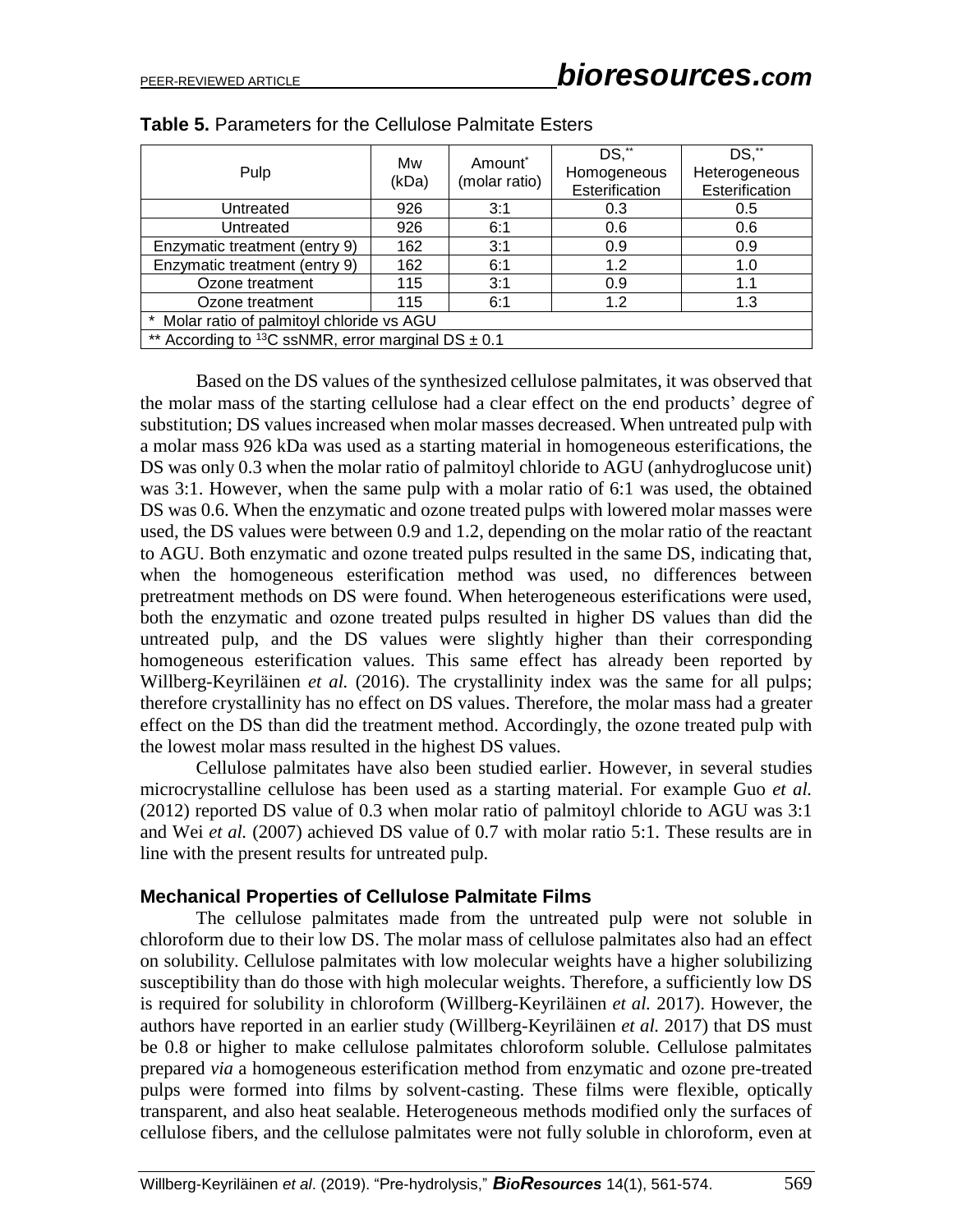a higher DS, due to the uneven distribution of the side chain groups.

The mechanical properties, elastic modulus, tensile strength, and elongation at break of cellulose ester films were measured. Detailed values are presented in Fig. 2. All tested cellulose palmitates had similar elastic modulus values (~240 MPa) regardless of pretreatment method or degree of substitution. All tested cellulose ester films were made using the homogenous method, where pulps were dissolved in a LiCl/DMAc solution. Both of the cellulose palmitates prepared using a 3:1 molar ratio of palmitoyl chloride had higher tensile strengths than those prepared using a palmitoyl chloride molar ratio 6:1. The reason might be that, when DS increases, the plasticizing effect of palmitate side chains also increases and the mechanical properties decrease. Additionally, when DS increases, intraand intermolecular hydrogen bonding between cellulose molecules decreases and strength properties are negatively affected.

Park *et al.* (1993) observed that elongation at breaking and tensile strength of cellulose ester films increased when the molecular weight of the cellulose was increased. In the present study, the opposite phenomenon was observed; higher elongation and tensile strengths were observed when ozone treated pulp were used, and molar mass was lower than when enzymatic treated pulps were used. The same trend was also observed in the authors' previous research (Willberg-Keyriläinen *et al.* 2016). The degree of substitution only had a small effect on the mechanical properties of the associated cellulose palmitates, whereas the molar mass of the starting material seemed to have a major effect on the mechanical properties; the lower the starting molar mass, the better the mechanical properties.



**Fig. 2.** The mechanical properties of the cellulose palmitate films (prepared *via* a homogeneous esterification method) are shown above. *A* shows elastic modulus (solid bars) and tensile strength (●) and *B* shows elongation at break.

# **CONCLUSIONS**

- 1. Cellulose molar mass was lowered in a controlled manner using enzymatic treatment.
- 2. The effect of the enzymatic treatment on cellulose molar mass was dependent on the enzyme preparation and enzyme dosage used. Based on the analysis of the treated pulps, the enzymatic treatment acted only on cellulose, whereas ozone treatment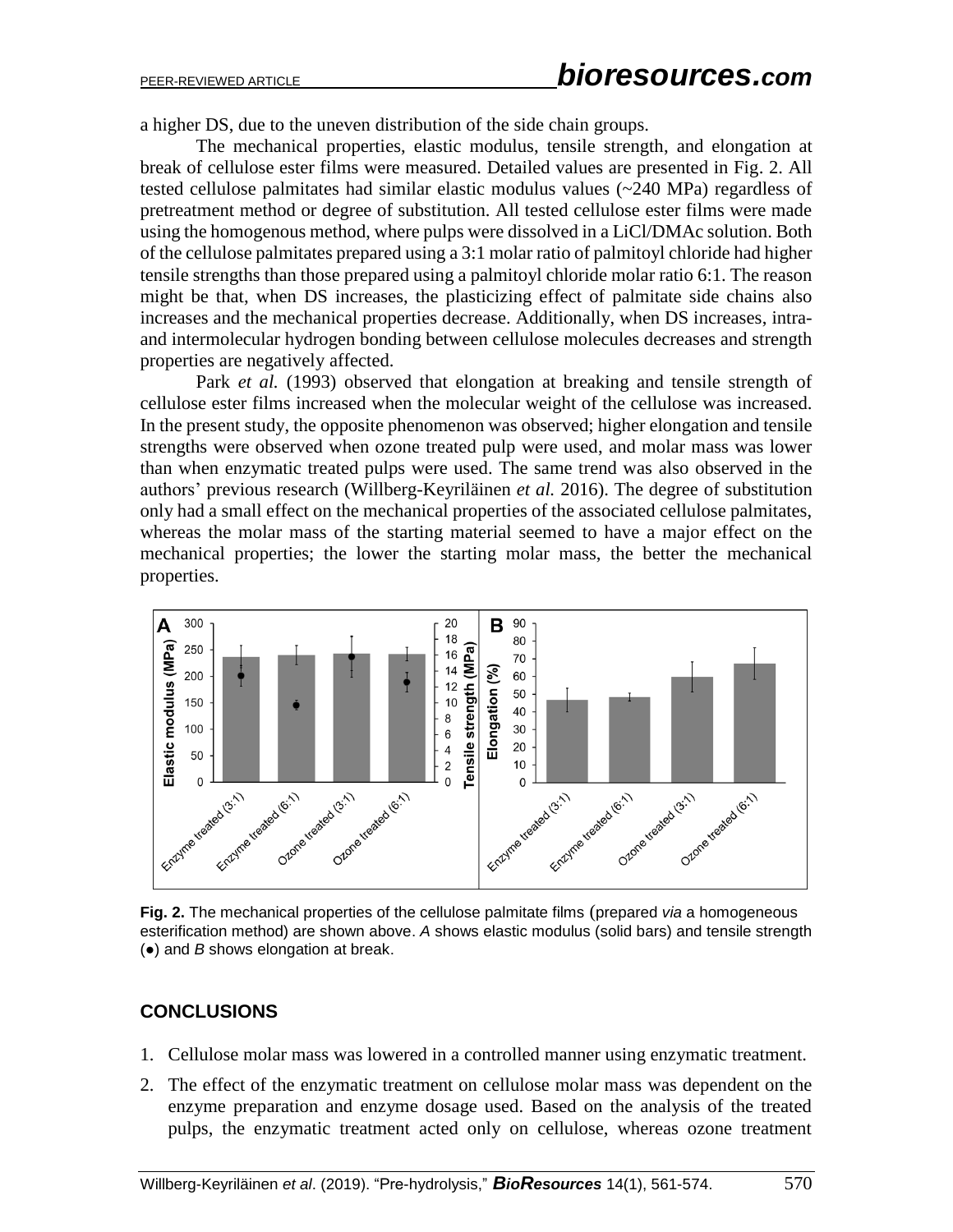reduced the amount of hemicellulose.

- 3. According to the XRD and ssNMR analyses, the choice of pretreatment method had no effect on cellulose crystallinity.
- 4. Both enzyme treated and ozone treated pulps were esterified using homogeneous and heterogeneous methods and the degree of substitution of these pulps were much higher compared to esters in which the untreated pulp was used. Moreover, there was no difference in the chemical reaction between the pretreatment methods.
- 5. Solvent casting was used to form cellulose esters from the treated pulps into films with good mechanical properties.

# **ACKNOWLEDGMENTS**

Funding by Business Finland [grant number 4606/31/2016] is gratefully acknowledged. The authors thank Mari Leino for help with the enzymatic treatments.

# **REFERENCES CITED**

- Araújo, R., Casal, M., and Cavaco-Paulo, A. (2008). "Application of enzymes for textile fibres processing," *Biocatalysis and Biotransformation* 26(5), 332-349. DOI: 10.1080/10242420802390457
- Bensah, E. C., and Mensah, M. (2013). "Chemical pretreatment methods for the production of cellulosic ethanol: Technologies and innovations," *International Journal of Chemical Engineering* 2013, 1-21. DOI: 10.1155/2013/719607
- Bernardinelli, O. D., Lima, M. A., Rezende, C. A., Polikarpov, I., and DeAzevedo, E. R. (2015). "Quantitative  ${}^{13}C$  MultiCP solid-state NMR as a tool for evaluation of cellulose crystallinity index measured directly inside sugarcane biomass," *Biotechnology for Biofuels* 8(1), 110. DOI: 10.1186/s13068-015-0292-1
- Bernfeld, P. (1955). "Amylases, α and β," *Methods in Enzymology* 1, 149-158. DOI: 10.1016/0076-6879(55)01021-5
- Bhat, M. K., and Bhat, S. (1997). "Cellulose degrading enzymes and their potential industrial applications," *Biotechnology Advances* 15(3–4), 583-620. DOI: 10.1016/S0734-9750(97)00006-2
- Bondeson, D., Mathew, A., and Oksman, K. (2006). "Optimization of the isolation of nanocrystals from microcrystalline cellulose by acid hydrolysis," *Cellulose* 13(2), 171-180. DOI: 10.1007/s10570-006-9061-4
- Cao, Y., and Tan, H. (2002). "Effects of cellulase on the modification of cellulose.," *Carbohydrate Research* 337(14), 1291-1296. DOI: 10.1016/S0008-6215
- Carvalheiro, F., Duarte, L. C., and Gírio, F. M. (2008). "Hemicellulose biorefineries: A review on biomass pretreatments," *Journal of Scientific & Industrial Research* 67, 849-864.
- Degen, T., Sadki, M., Bron, E., König, U., and Nénert, G. (2014). "The HighScore suite," *Powder Diffraction Journal* S2, S13-S18.
- Duan, C., Long, Y., Li, J., Ma, X., and Ni, Y. (2015). "Changes of cellulose accessibility to cellulase due to fiber hornification and its impact on enzymatic viscosity control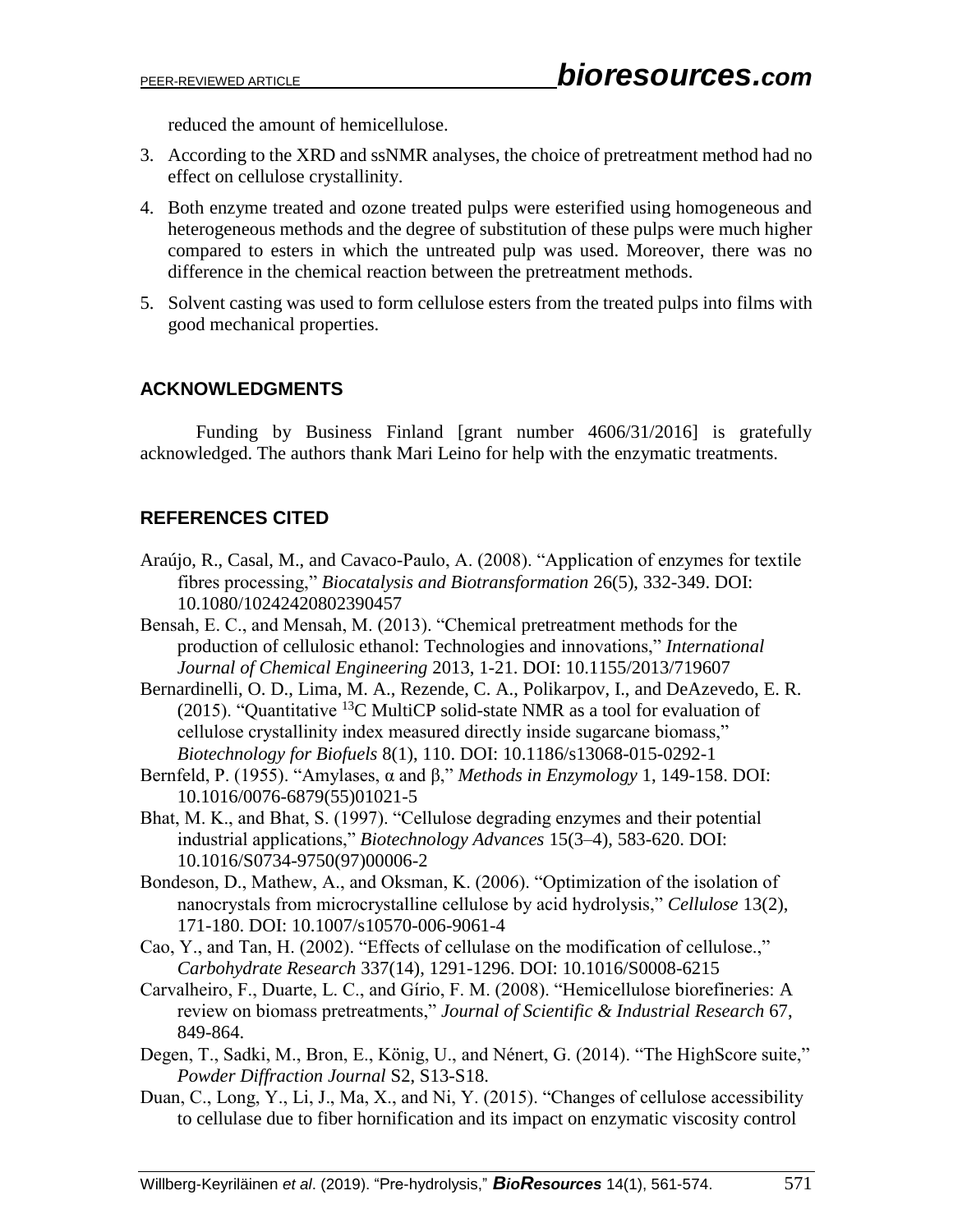of dissolving pulp," *Cellulose* 22(4), 2729-2736. DOI: 10.1007/s10570-015-0636-9

- Edgar, K. J., Buchanan, C. M., Debenham, J. S., Rundquist, P. A., Seiler, B. D., Shelton, M. C., and Tindall, D. (2001). "Advances in cellulose ester performance and application," *Progress in Polymer Science* 26(9), 1605-1688. DOI: 10.1016/S0079- 6700(01)00027-2
- Engström, A. C., Ek, M., and Henriksson, G. (2006). "Improved accessibility and reactivity of dissolving pulp for the viscose process: Pretreatment with monocomponent edoglucanase," *Biomacromolecules* 7(6), 2027-2031. DOI: 10.1021/bm0509725
- Eqra, N., Ajabshirchi, Y., and Sarshar, M. (2014). "Effect of ozonolysis pretreatment on enzymatic digestibility of sugarcane bagasse," *Agric Eng Int: CIGR Journal* 16(1), 151-156.
- Funahashi, R., Ono, Y., Tanaka, R., Yokoi, M., Daido, K., Inamochi, T., Saito, T., Horikawa, Y., and Isogai, A. (2018). "Changes in the degree of polymerization of wood celluloses during dilute acid hydrolysis and TEMPO-mediated oxidation: Formation mechanism of disordered regions along each cellulose microfibril," *International Journal of Biological Macromolecules* 109, 914-920. DOI: 10.1016/j.ijbiomac.2017.11.078
- Ghose, T. K. (1987). "Measurement of cellulase activities," *Pure and Applied Chemistry* 59(2), 257-268. DOI: 10.1351/pac198759020257.
- Guo, Y., Wang, X., Li, D., Du, H., Wang, X., and Sun, R. (2012). "Synthesis and characterization of hydrophobic long-chain fatty acylated cellulose and its selfassembled nanoparticles," *Polymer Bulletin* 69(4), 389-403. DOI: 10.1007/s00289- 012-0729-7
- Hausalo, T. (1995). "Analysis of wood and pulp carbohydrates by anion exchange chromatography with pulsed amperometric detection.," in: *The 8th International Symposium on Wood and Pulping Chemistry*, Vol III. June 6-9, Helsinki, 131–136.
- He, J., Cui, S., and Wang, S. (2008). "Preparation and crystalline analysis of high-grade bamboo dissolving pulp for cellulose acetate," *Journal of Applied Polymer Science* 107(2), 1029-1038. DOI: 10.1002/app.27061
- Heikinheimo, L., Cavaco-Paulo, A., Nousiainen, P., Siika-aho, M., and Buchert, J. (1998). "Treatment of cotton fabrics with purified Trichoderma reesei cellulases," *Journal of the Society of Dyers and Colourists* 114, 216-220.
- Henriksson, G., Christiernin, M., and Agnemo, R. (2005). "Monocomponent endoglucanase treatment increases the reactivity of softwood sulphite dissolving pulp," *Journal of Industrial Microbiology and Biotechnology* 32(5), 211-214. DOI: 10.1007/s10295-005-0220-7
- Himmel, M. E., Ding, S.-Y., Johnson, D. K., Adney, W. S., Nimlos, M. R., Brady, J. W., and Foust, T. D. (2007). "Biomass recalcitrance: Engineering plants and enzymes for biofuels production," *Science* 315(5813), 804-807. DOI: 10.1126/science.1137016
- Humbird, D., Davis, R., Tao, L., Kinchin, C., Hsu, D., Aden, A., Schoen, P., Lukas, J., Olthof, B., Worley, M., Sexton, D., and Dudgeon, D. (2011). *Process Design and Economics for Biochemical Conversion of Lignocellulosic Biomass to Ethanol: Dilute-Acid Pretreatment and Enzymatic Hydrolysis of Corn Stover*, Golden, CO (United States). DOI: 10.2172/1013269
- Ibarra, D., Köpcke, V., and Ek, M. (2010). "Behavior of different monocomponent endoglucanases on the accessibility and reactivity of dissolving-grade pulps for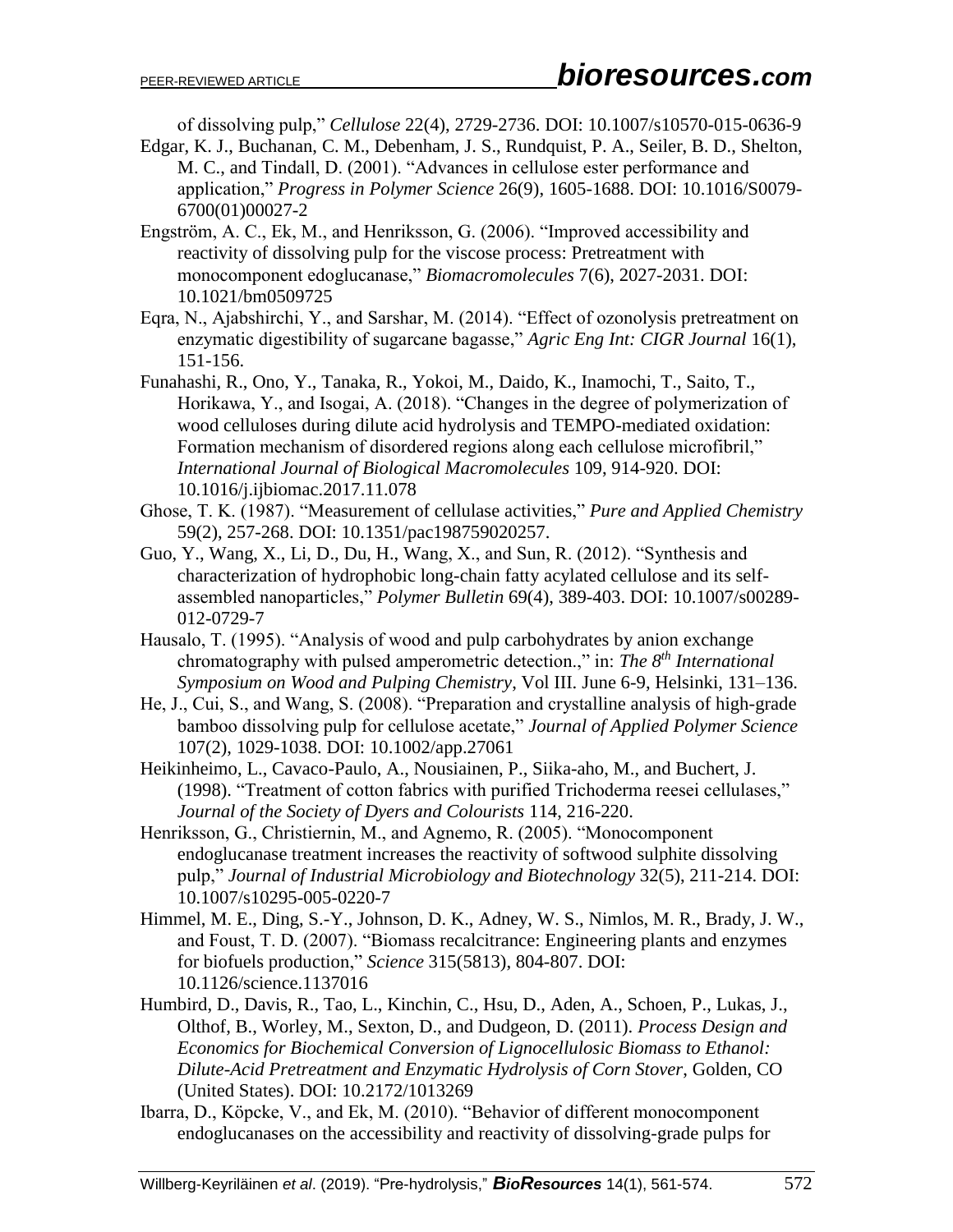viscose process," *Enzyme and Microbial Technology* 47(7), 355-362. DOI: 10.1016/j.enzmictec.2010.07.016

ISO 5351-1. (1981). "Cellulose in dilute solutions -- Determination of limiting viscosity number -- Part 1: Method in cupri-ethylene-diamine (CED) solution," Internal Organization for Standardization, Geneva, Switzerland.

Koivula, A., Voutilainen, S., Pere, J., Kruus, K., Suurnäkki, A., van den Broek, L. A. M., Bakker, R., and Lips, S. (2012). "Polysaccharide-acting enzymes and their applications," in: *The European Polysaccharide Network of Excellence (EPNOE)*, Springer Vienna, Vienna, pp. 375-392. DOI: 10.1007/978-3-7091-0421-7\_12

- Kojima, Y., and Yoon, S.-L. (2008). "Improved enzymatic hydrolysis of waste paper by ozone pretreatment," *Journal of Material Cycles and Waste Managemen* 10(2), 134- 139. DOI: 10.1007/s10163-007-0198-5
- Krässig, H. A. (1993). *Cellulose, Structure, Accessibility and Reactivity*, Gordon and Breach Publishers, Amsterdam.
- Kumar, P., Barrett, D. M., Delwiche, M. J., and Stroeve, P. (2009). "Methods for pretreatment of lignocellulosic biomass for efficient hydrolysis and biofuel production," *Industrial and Engineering Chemistry Research* 48(8), 3713-3729. DOI: 10.1021/ie801542g
- Langford, J. I., and Wilson, A. J. C. (1978). "Scherrer after sixty years: A survey and some new results in the determination of crystallite size," *Journal of Applied Crystallography* 11(2), 102-113. DOI: 10.1107/S0021889878012844
- Liu, J., Otto, E., Lange, N., Husain, P., Condon, B., and Lund, H. (2000). "Selecting cellulases for bio-polishing based on enzyme selectivity and process conditions," *Textile Chemist and Colorist and American Dyestuff Reporter* 32(5), 30-36.
- Lowry, O. H., Rosebrough, N. J., Farr, A. L., and Randall, R. J. (1951). "Protein measurement with the Folin phenol reagent," *The Journal of Biological Chemistry* 193(1), 265-275.
- Park, H. J., Weller, C. L., Vergano, P. J., and Testin, R. F. (1993). "Permeability and mechanical properties of cellulose-based edible films," *Journal of Food Science*, 58(6), 1361-1364.
- Park, S., Baker, J. O., Himmel, M. E., Parilla, P. A., and Johnson, D. K. (2010). "Cellulose crystallinity index: measurement techniques and their impact on interpreting cellulase performance," *Biotechnology for Biofuels* 3(1), 10. DOI: 10.1186/1754-6834-3-10
- Pere, J., Siika-aho, M., Buchert, J., and Viikari, L. (1995). "Pere effect of purified cellulases on kraft pulp.pdf," *Tappi Journal* 78(6), 71-78.
- Puri, V. P. (1984). "Effect of crystallinity and degree of polymerization of cellulose on enzymatic saccharification," *Biotechnology and Bioengineering* XXVI, 1219-1222.
- Roncero, M. B., Torres, A. L., Colom, J. F., and Vidal, T. (2003). "TCF bleaching of wheat straw pulp using ozone and xylanase. Part A: Paper quality assessment," *Bioresource Technology* 87(3), 305-314. DOI: 10.1016/S0960-8524(02)00224-9
- Satyamurthy, P., Jain, P., Balasubramanya, R. H., and Vigneshwaran, N. (2011). "Preparation and characterization of cellulose nanowhiskers from cotton fibres by controlled microbial hydrolysis," *Carbohydrate Polymers* 83(1), 122-129. DOI: 10.1016/j.carbpol.2010.07.029
- Silverstein, R. A., Chen, Y., Sharma-Shivappa, R. R., Boyette, M. D., and Osborne, J. (2007). "A comparison of chemical pretreatment methods for improving saccharification of cotton stalks," *Bioresource Technology* 98(16), 3000-3011. DOI: